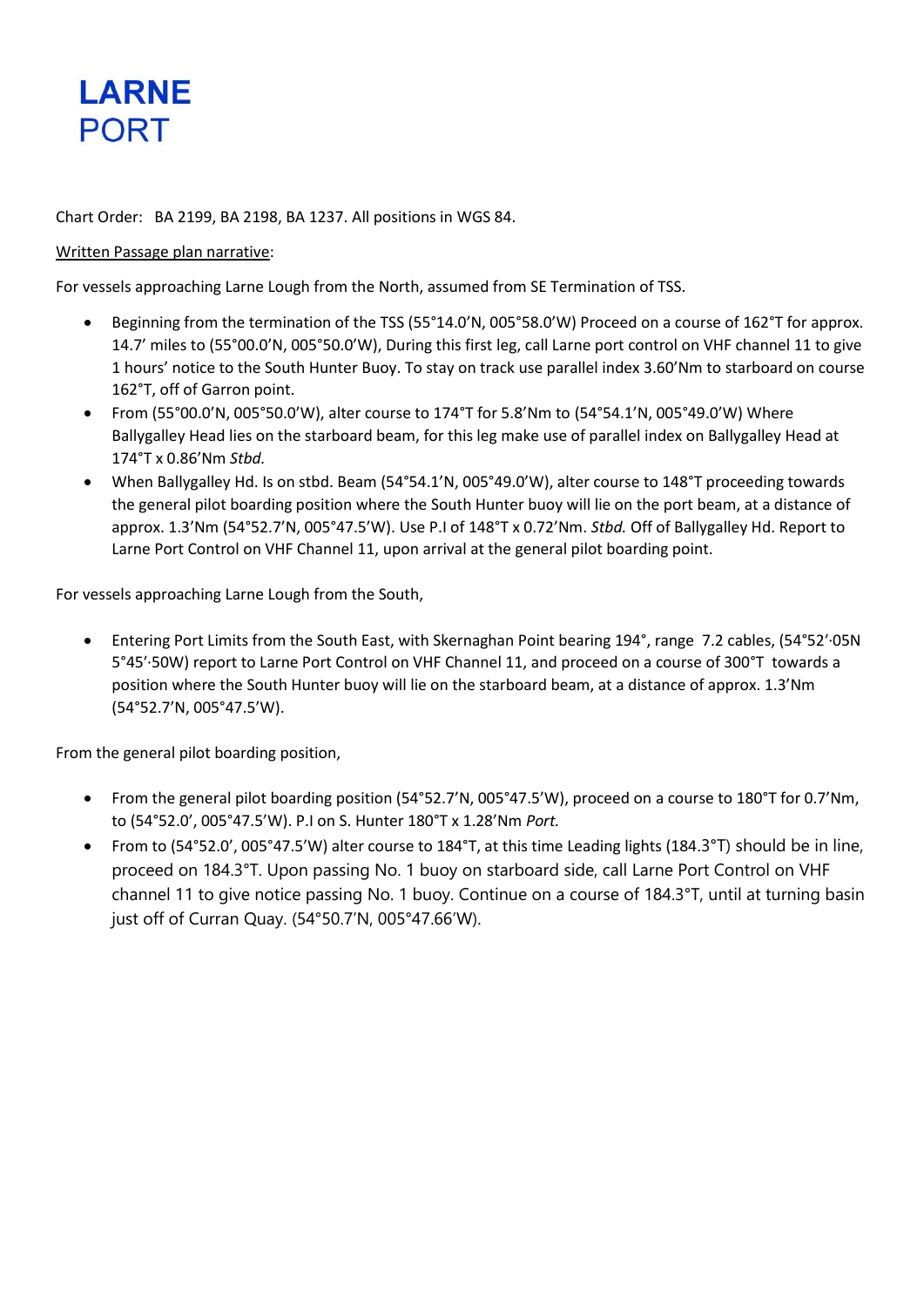

### Pilotage:

- Larne Port Control provides the co-ordination and communications centre for the Port of Larne pilotage service, managing the pilot boarding and landing activities at the Pilot Station.
- Boarding will generally take place approximately 1.0 Nmls North of Larne No. 1 buoy (54°52.7'N, 005°47.5'W), but in adverse weather, at a position agreed in advance between the Master, Pilot and the pilot boat coxswain at least 0.5 Nautical miles of Larne 1 buoy; 0.75 Nm in the event of strong Northerly winds. For scheduled ferries this distance may be reduced to 0.3 Nm, provided all manoeuvring aids are fully operational. The side on which the ladder is to be rigged, the preferred ship's speed through the water, and how a lee is to be created such that the pilot can safely be transferred, should also be similarly agreed.

# Tugs:

- There is no set number of tugs required for a particular ship operation. This decision will be made by the Master and Pilot in consultation, who should assess the requirement for tug assistance based on the length, draft and manoeuvring characteristics of the vessel, in addition to the existing prevailing circumstances when manoeuvring at the port. These circumstances include but are not limited to wind strength and direction, tidal state and current flow, traffic density, and the condition of the vessel's main engines, bow thrusters and steering.
- Tugs should be ordered via Larne Port Control. Wherever possible, small tugs (<10T) should be requested at least 1 hour in advance; tugs from Belfast require 24 hrs notice, as well as consideration of the impact of forecasted weather/sea conditions on the passage.
- It is to be agreed between Masters, Pilot and tug crew, the position where the ship will meet the tug/s (see also 1.5.1), their numbers and disposition, as well as the maximum swell height and ship's speed through the water, if and when making it/them fast, but not generally expected to occur when wave heights exceed 1.0m or if the ship's speed is in excess of 6 knots to avoid dangerous interaction between ship and tug(s), albeit Masters/pilots should always ensure their vessel retains sufficient speed through the water to maintain sufficient steerage and control.

# Anchorage:

- There is no anchorage zone within port limits, although advice regarding anchorage areas in the vicinity outside port limits may be requested from Larne Port Control.
- The normal waiting anchorage for vessels is 1.2 nautical miles north of No. 1 buoy in depths of 20 metres. It has reasonable holding however, it is exposed to wind and swell from North to South-East (through North-East directions).
- *Note: the proximity of 2 cross channel subsea cables extending from north of Black Cave Head.*

# Ferry Traffic:

• Busy ferry traffic operates into Larne; it is therefore essential that vessels maintain a listening watch on VHF channel 11 for information on arrivals/departures.

For advice on entry see Admiralty sailing directions NP40, Irish coast pilot. (Page 232-233).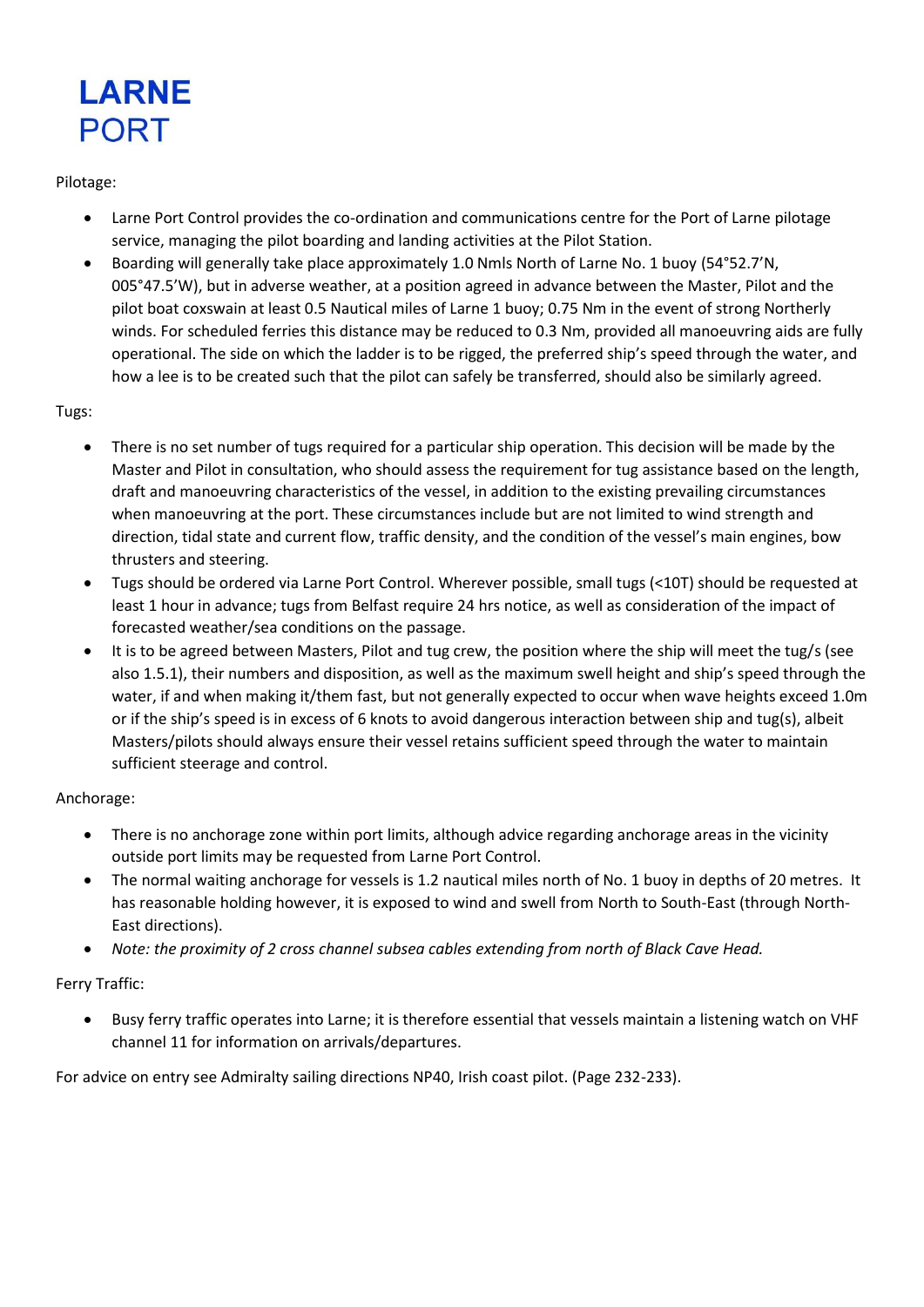**LARNE PORT** 

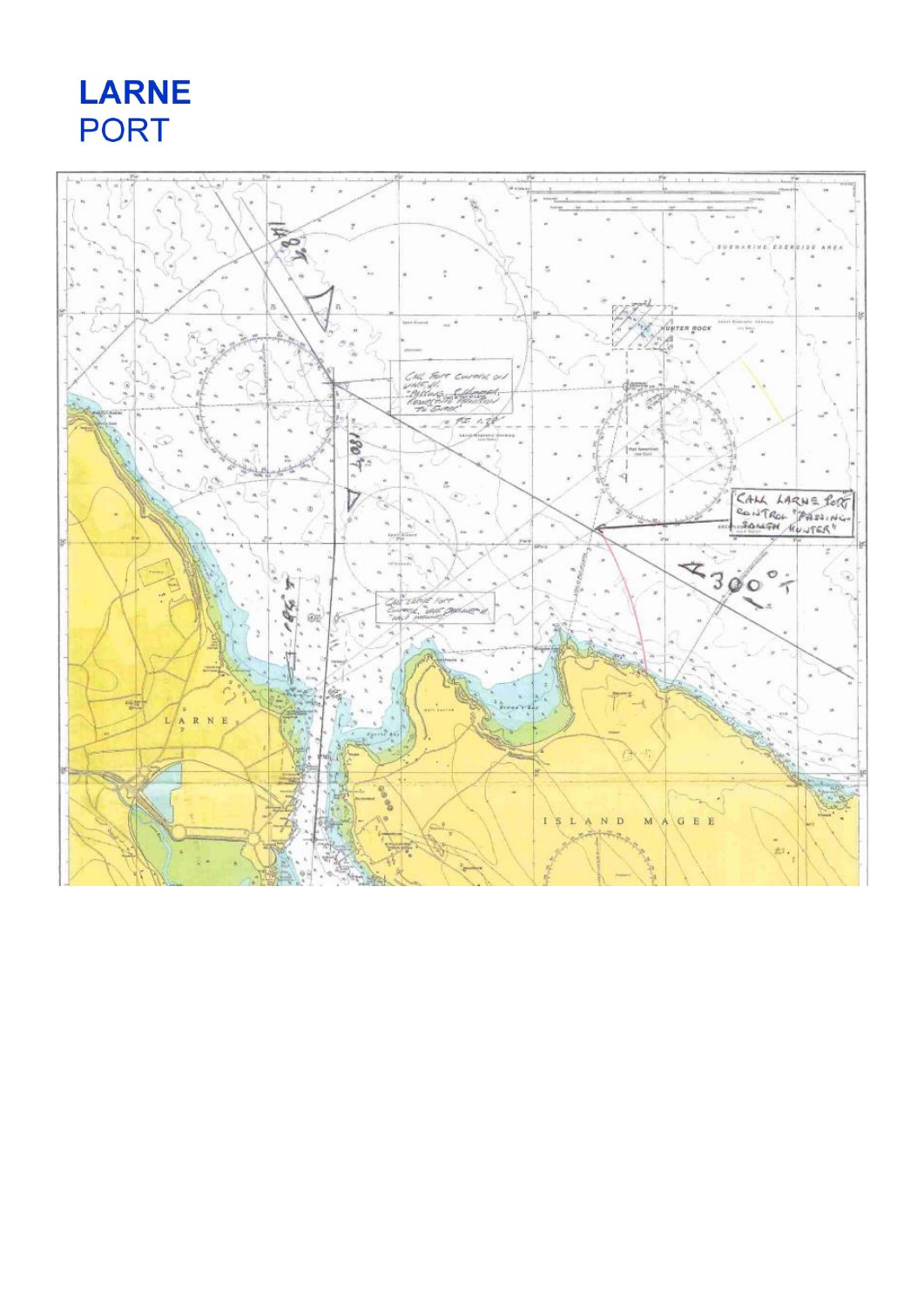

### TOPOGRAPHY:

- The maidens, 54°55.74'N, 005°43.65'W, consisting of two groups of rocks separated by a navigable passage. About 4 miles NE of Ballygalley head.
	- $\circ$  The South group consists of two prominent above-water rocks, East maiden (54°55.74'N 005°43.65'W) on which stands a lighthouse, and West maiden (54°55.80'N, 005°44.34'W) On which is a tall, disused, lighthouse and other prominent buildings.

Other rocks in the South group, lying within 5 cables South of the East maiden light are; The Bushes, The Griddle, The Saddle and Sheafing Rock (54°55.21'N, 005°43.90'W)

- o The North Group consists of a number of dangerous rocks, The Northmost of which, Russells Rock (54°57.30'N, 005°45.01'W), Is 1.0m high. The most NE rock is the Highlandman (Highland Rock) (54°57.27'N, 005°43.90'W) which is marked by a beacon. They are covered by the red sector (142°-182°) of the east maiden auxiliary light.
- On the Western Side of Larne Lough, hills rise steeply to a height of over 150m, and on the east side they rise more gradually to about 90m. On the east side of the entrance to the lough the coast for a distance of over 1 mile east of Skernaghan Point (54°51.56'N 005°45.73'W) is bordered by precipitous cliffs 15m to 30m high.

# LANDMARKS:

- Chaine Tower (A grey tower, 28m in height, with a conical top), standing on Sandy Point (54°51.24'N 005°47.92'W) the Western entrance point of Larne Lough.
- Watch Tower. (Square, white, disused lighthouse) (54°51.08'N, 005°47.40'W) surrounded by a white wall on Ferris point, which is low and flat.
- Ballylumford power station (Red brick, three concrete chimneys, each 126m in height) (54°50.72'N, 005°47.17'W) There is a group of five shorter chimneys at th enew power station close SE.
- East Maiden Lighthouse (white tower, black band, 23m in height) standing on East Maiden (54°55.74'N 005°43.65'W)
- Old Lighthouse (54°55.80'N, 005°44.34'W) standing on West Maiden, with other prominent buildings close by.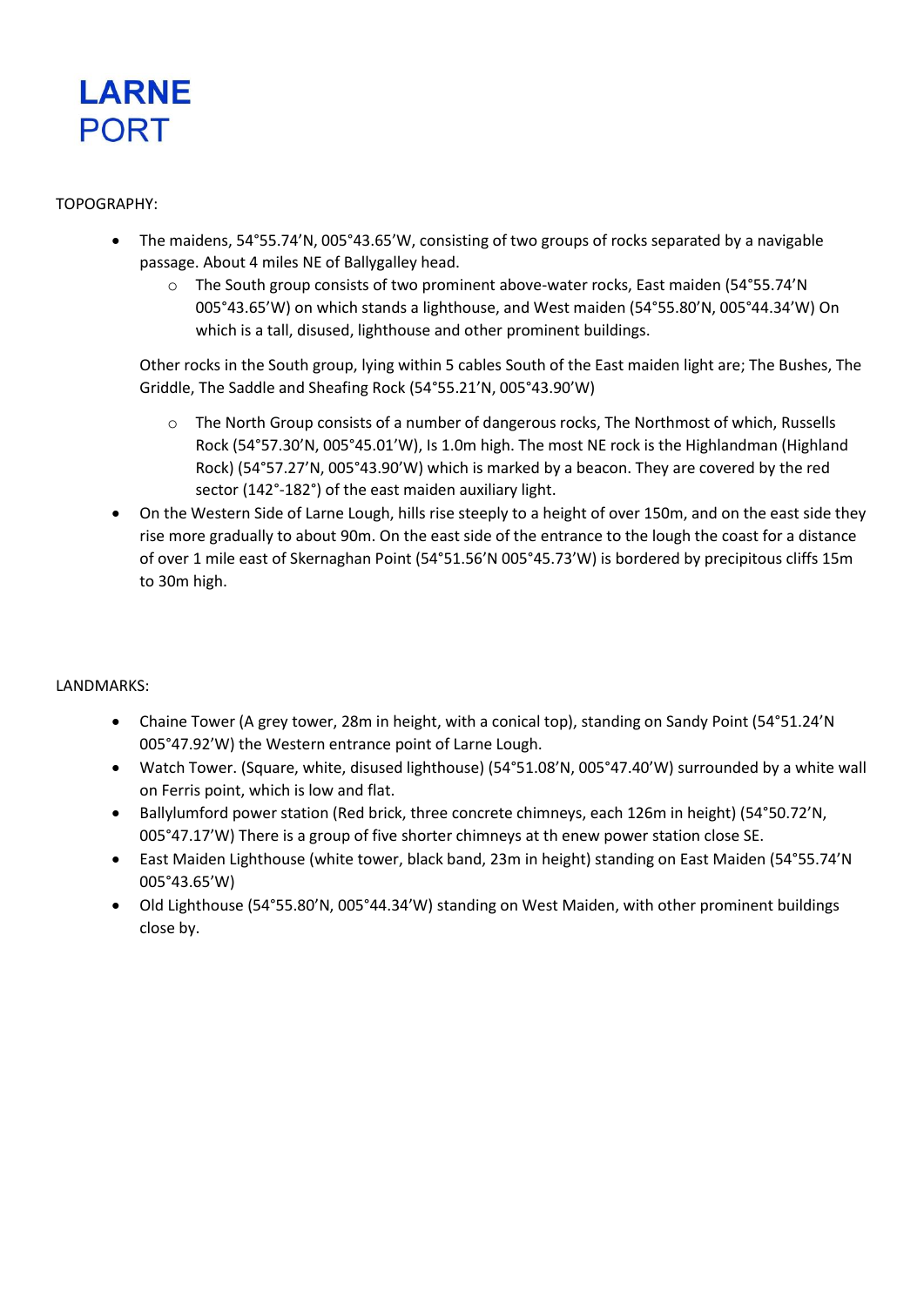

# **UNITED KINGDOM (NORTHERN IRELAND)**

# **LARNE 54°51.00'N 5°48.00'W**

**UNCTAD LOCODE:** GB LAR

# **Pilots**

### **AREA:**

Larne Pilotage District comprises all waters within the statutory harbour limits as described in the Larne Harbour Order (NI) 1998.

#### **Belfast Lough Pilotage Services**

| Telephone: | $+44(0)2890740054$          |
|------------|-----------------------------|
| E-mail:    | enquiries@belfastpilots.com |
| Website:   | www.belfastpilots.com       |

### **HOURS:** H24

#### **PROCEDURE:**

(1) Pilotage is compulsory for all vessels navigating within Larne Pilotage District subject to the following exemptions:

- (a) Vessels under 45 metres in length without a bow thruster.
- (b) Vessels under 75 metres if fitted with an operational bow thruster and berthing or unberthing during daylight, in light winds, and slack water conditions.
- (c) HM ships and foreign warships.
- (d) General Lighthouse Authority tenders.
- (e) Fishing vessels less than 47.5 metres.
- (3) **Pilot ordering:** Pilots should be ordered through **Larne Port Control** at least 24h prior to arrival.

(4) **Pilot boards** in position 54°52.7N 5°47.5W (1.0 n mile N of No 1 Lt buoy). However, in adverse weather, it may be necessary for the Master, Pilot and the pilot boat coxswain to agree in advance an alternative boarding position at least 0.5 Nautical miles of Larne 1 buoy; 0.75 Nm in the event of strong Northerly winds. For scheduled ferries this distance may be reduced to 0.3 Nm, provided all manoeuvring aids are fully operational.

# **NOTE:**

Belfast Lough Pilotage Services provide pilotage for BELFAST, CLOGHAN JETTY, KILROOT COAL JETTY, KILROOT SALT JETTY and LARNE.

# **Local Port Service**

#### **DESCRIPTION**

**Larne Port Control** provides the co-ordination and communications centre for the Port of Larne pilotage service, managing the pilot boarding and landing activities at the Pilot Station. It also manages and controls marine activities within the port area by dissemination of port information to vessels and berth or terminal operators, such as:

- Berthing information;
- Availability of port services;
- Details of shipping movements;
- Meteorological and hydrographical data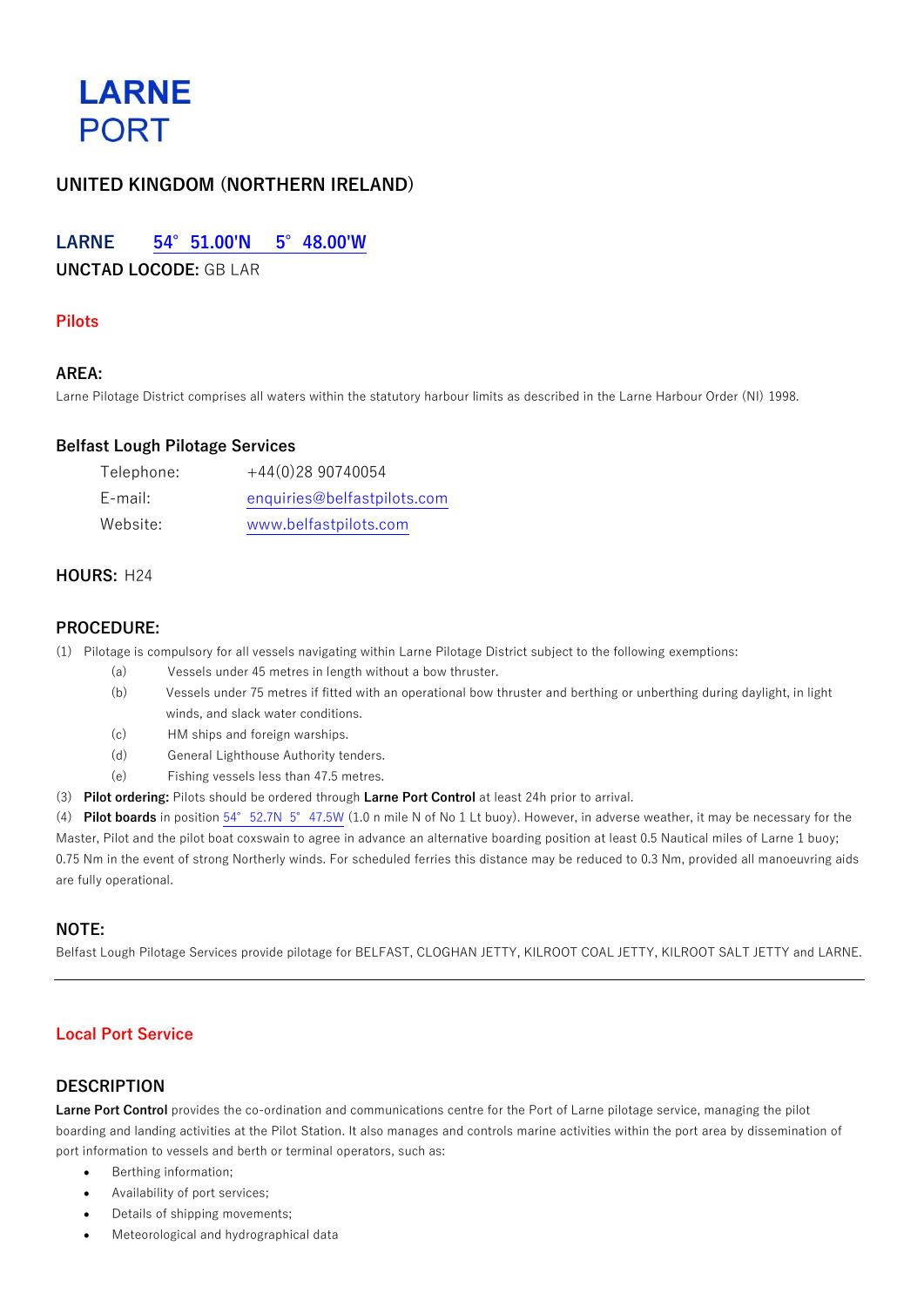

# **CONTACT DETAILS:**

# **Larne Port Control**

| Call:               | Larne Port Control            |
|---------------------|-------------------------------|
| <b>VHF Channel:</b> | Ch 16; 11                     |
| Telephone:          | $+44(0)28$ 28872179 (H24)     |
| Fax:                | +44(0)28 28872180             |
| E-mail:             | portcontrol@portoflarne.co.uk |
| Website:            | www.portoflarne.co.uk         |

# **PROCEDURE:**

- (1) All vessels should comply with any advice and must comply with any directions issued by **Larne Port Control**. Failure to do so may
- result in statutory prosecution under Section 15 of the Larne Harbour Order (NI) 1998.
- (2) **Inward-bound vessels** should report as follows:
	- (a) All vessels (except fishing vessels and recreational craft), should send their ETA to Larne Port Control 24h prior to arrival (or give as much advanced notice as possible), stating the following:
		- (i) Vessel's name
		- (ii) IMO Number
		- (iii) LOA
		- (iv) Maximum Draught
		- (v) Last port/ worksite
		- (vi) ETA
		- (vii) Pilot requirements
		- (viii) gt
		- (ix) nt
		- (x) Defects
		- (xi) Agent
		- (xii) Cargo
	- (b) All vessels must report their ETA at S Hunter Rock Lt buoy to Larne Port Control on VHF Ch 11 as follows:
		- (i) All vessels, other than scheduled ferries, to give 1h notice of ETA
			- (ii) Scheduled ferries to give 15 mins notice of ETA
	- (c) All vessels to provide the following information when making the first call:
		- (i) ETA at S Hunter Rock Lt buoy
		- (ii) Master's name
		- (iii) Maximum draught
		- (iv) Any equipment defects/deficiencies
		- (v) Any hazardous or polluting cargo on board
		- (vi) Any other relevant information
	- (d) Larne Port Control will provide the following information at or before the vessel reaches it's South Hunter reporting point (see (e)):
		- (i) Wind speed and direction
		- (ii) Weather trend, if appropriate
		- (iii) Anticipated traffic movements
		- (iv) Berthing information
		- (v) Tidal information
		- (vi) Pilot boarding time and requirements
	- (e) Reporting Points abeam S Hunter Rock Lt buoy:
		- (i) 54°52′·70N 5°47′·50W (southbound)
		- (ii) 54°52′·30N 5°45′·30W (westbound)